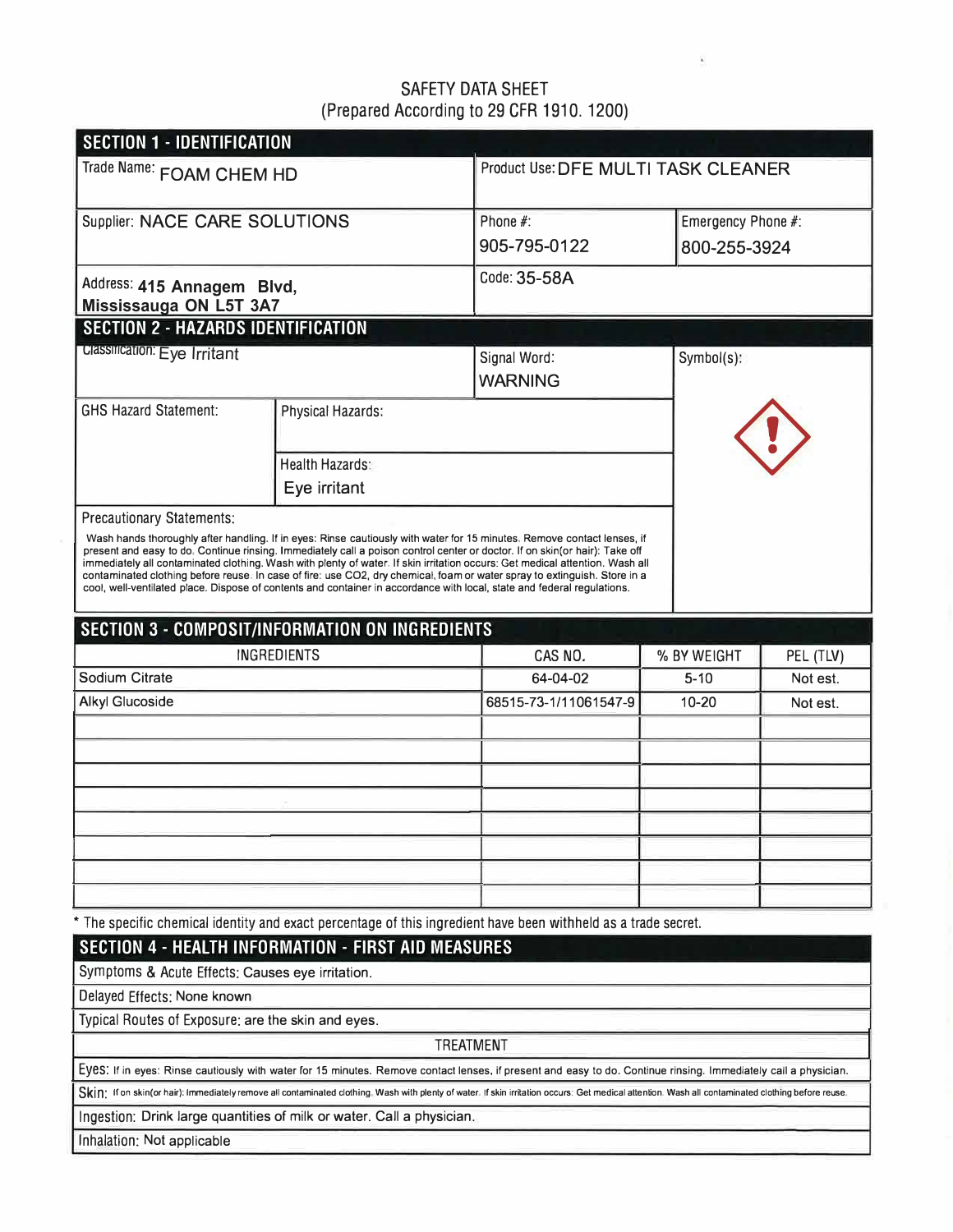#### SECTION 5 - FIRE-FIGHTING MEASURES Flash Point: None to boiling Lower Explosive Limit: Not available Upper Explosive Limit: Not available Extinguishing Techniques: In case of fire: use CO2, dry chemical, foam, water spray to extinguish. Equipment: Do not enter any confined fire-spaces without protective clothing and self-contained air supply.

Chemical Hazards from Fire: Carbon monoxide and unidentified organic gases may occur during incomplete combustion.

Precautions for Fire Fighters: Cool fire exposed containers.

### SECTION 6 - ACCIDENTAL RELEASE MEASURES

Steps to be Taken: SMALL AMOUNTS - Absorb with suitable absorbent. LARGE AMOUNTS - Absorb with suitable absorbent, then shovel into appropriately labeled containers.

Cleanup Procedures: Contain with absorbent material and dispose of in accordance with federal, state and local requirements.

### SECTION 7 - HANDLING AND STORAGE

Precautions to be Take<br>in Handling & Storage: Store in a cool, well-ventilated place.

Incompatibility: Strong oxidizers

| SECTION 8 - EXPOSURE CONTROLS/PERSONAL PROTECTION |                    |                         |                               |  |
|---------------------------------------------------|--------------------|-------------------------|-------------------------------|--|
| INGREDIENTS:                                      |                    | <b>EXPOSURE LIMITS</b>  |                               |  |
| Seee section 3 above                              |                    |                         |                               |  |
|                                                   |                    |                         |                               |  |
|                                                   |                    |                         |                               |  |
|                                                   |                    |                         |                               |  |
|                                                   |                    |                         |                               |  |
|                                                   |                    |                         |                               |  |
| Eye Protection: √                                 | Protective Gloves: | Respiratory Protection: |                               |  |
| <b>Ventilation Requirements</b>                   | Local Exaust:      | Mechanical:             | Room Ventilation is Adequate: |  |

| <b>SECTION 9 - PHYSICAL AND CHEMICAL PROPERTIES</b>                         |                                                                      |                                                                                                   |                       |  |
|-----------------------------------------------------------------------------|----------------------------------------------------------------------|---------------------------------------------------------------------------------------------------|-----------------------|--|
| Appearance & Odor: Clear liquid, characteristic odor                        |                                                                      | Flammable Limits: Upper: Not available Lower: Not available                                       |                       |  |
| Boiling Point (ºF): Appx. 212                                               | Specific Gravity (H20) (±0.005): 1.060                               | pH ( $\pm$ 0.5) 9.0                                                                               |                       |  |
| Vapor Pressure (mm Hg) Not available<br>Vapor Density (Air=1) Not available |                                                                      |                                                                                                   |                       |  |
| Solubility in Water:                                                        | Complete<br>Insoluble                                                | Emulsifiable (or Dispersible)                                                                     | Slightly (or Partial) |  |
| About the Same<br><b>Evaporation Rate (vs H2O)</b><br>Faster<br>Slower      |                                                                      |                                                                                                   |                       |  |
| Flash Point (T.C.C.): none to boiling <sup>O</sup> F                        | Odor Threshold: Not available                                        | Melting point/frozen point: Not available   Partition Coefficient: n-octanol/water: Not available |                       |  |
| Auto-Ignition Temperature: Not available                                    | Decomposition Temperature: Not available<br>Viscosity: Not available |                                                                                                   |                       |  |

| SECTION 10 - STABILITY AND REACTIVITY                                                                                    |                                   |  |  |
|--------------------------------------------------------------------------------------------------------------------------|-----------------------------------|--|--|
| Stability: Stable                                                                                                        | Incompatibility: Strong oxidizers |  |  |
| Hazardous Decomposition Products: Carbon monoxide and unidentified organic gases may occur during incomplete combustion. |                                   |  |  |